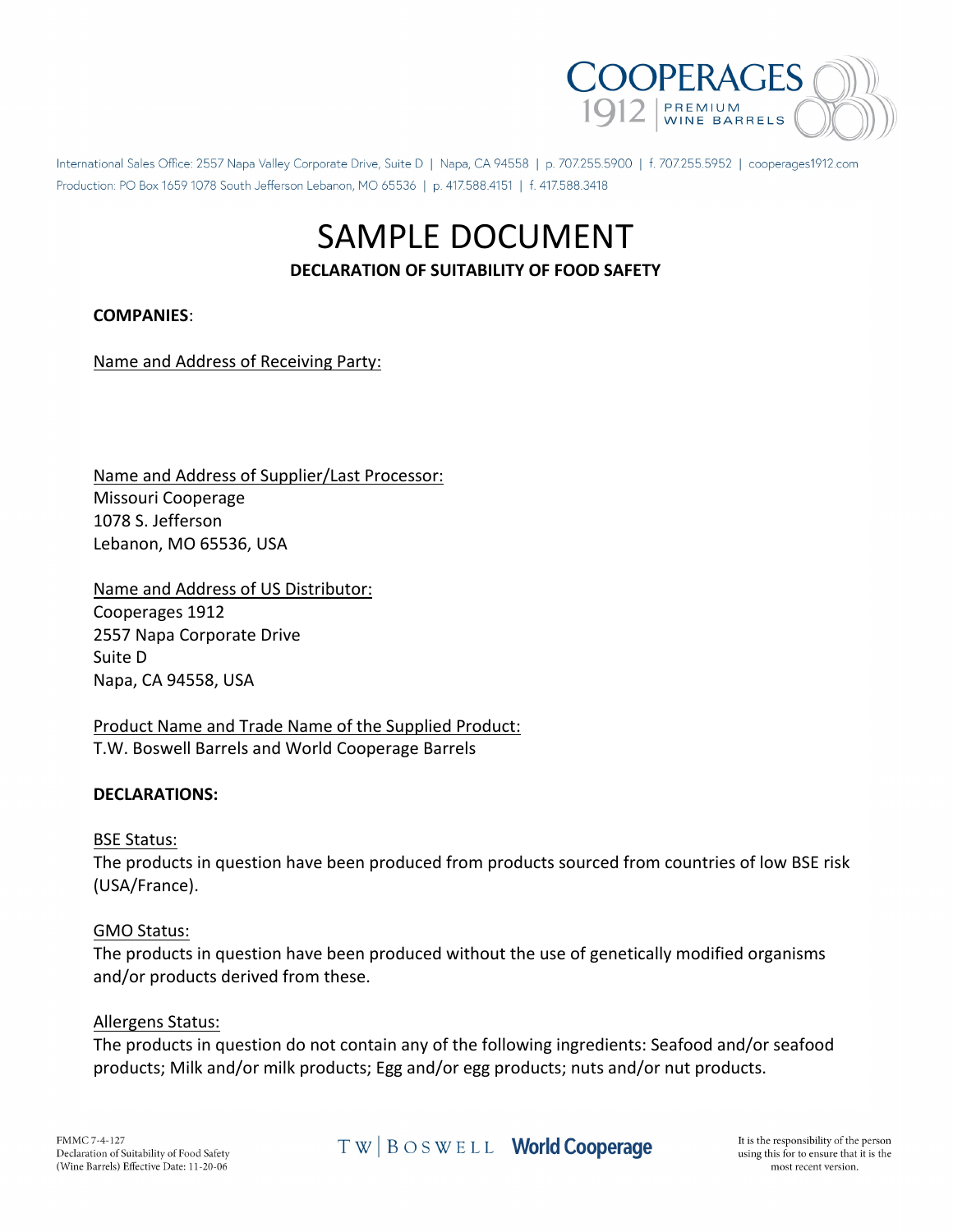

International Sales Office: 2557 Napa Valley Corporate Drive, Suite D | Napa, CA 94558 | p. 707.255.5900 | f. 707.255.5952 | cooperages1912.com Production: PO Box 1659 1078 South Jefferson Lebanon, MO 65536 | p. 417,588.4151 | f. 417,588.3418

We have procedures to avoid cross-contamination of the product with the allergens noted above and not present in the product.

We have an HACCP program. We have ISO 9001 Registration.

#### **SUPPLIER CERTIFICATION**:

Buyer Order: Cooperages 1912 Invoice: Date of Shipment: Place: Laboratory Analyses Result:

Name and Position:

Authorized Signature:

FDA Facility Registration Number:

# **WORLD COOPERAGE AND T.W. BOSWELL PRODUCT SPECIFICATIONS**

#### Purpose:

The specifications refer to capacity and performance requirements for toasted French, American, and Eastern European oak barrels used in winemaking.

#### Definitions:

**Oak**: Wood sourced expressly from the species *Quercus petrae* grown in France and Eastern Europe or *Quercus alba* grown in the United States of America.

**Wine Barrel**: Container of capacity from 53 to 65 Gallons (US) or 200 to 240 Liters.

**Seasoned Oak**: Oak logs are sawn into staves and stacked on pallets to allow for the natural flow of air and for percolation of rainwater.

Toasting: Barrels are toasted by fire or infrared heat. Temperature range for toasting is from 150 F to 500 F depending on product type.